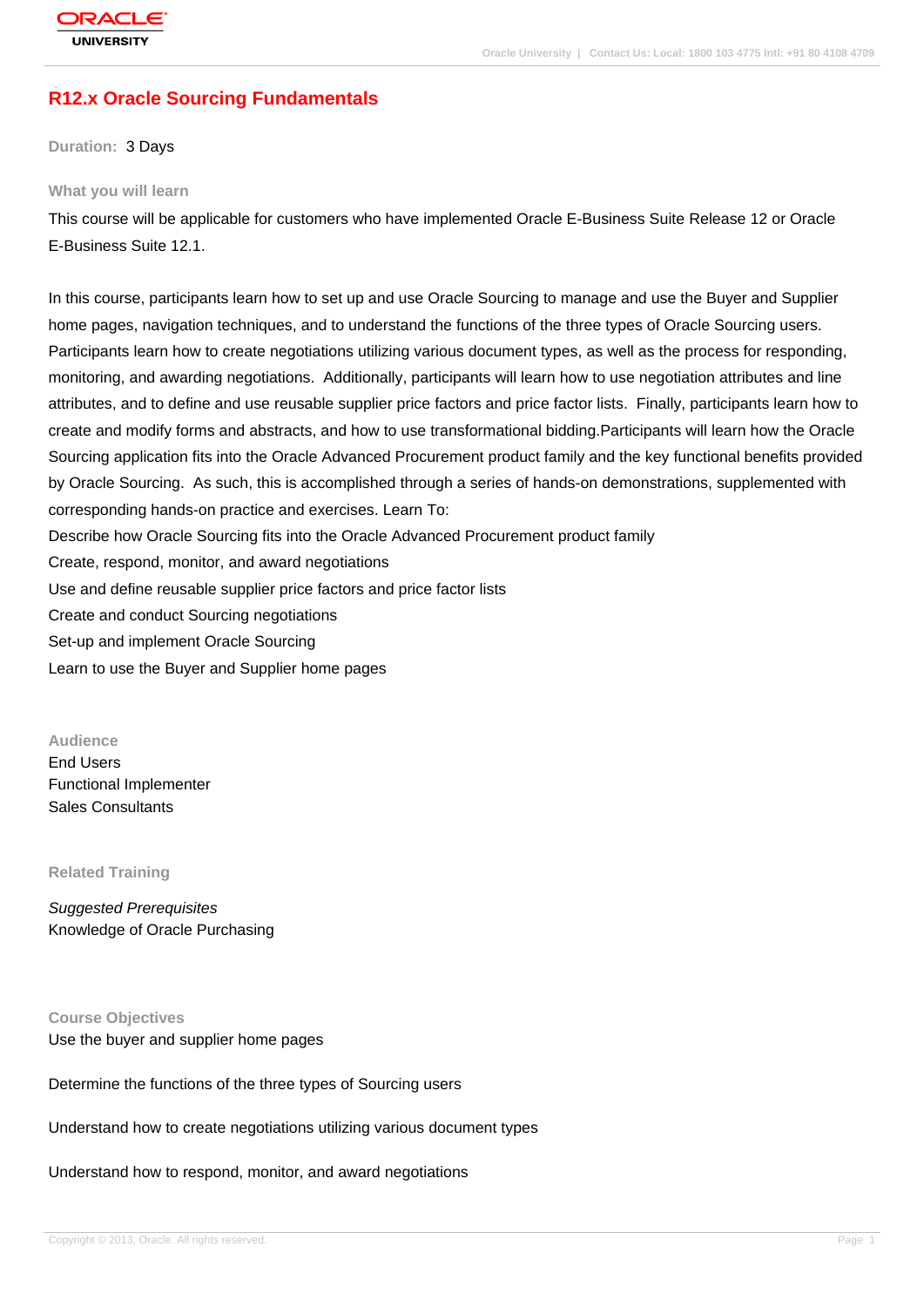Understand the process to invite suppliers to a negotiation Understand the usage of the negotiation attributes Understand subjective scoring Define and use reusable supplier price factors and price factor lists Understand the Sourcing process flow within the Advanced Procurement product family Identify the key areas and benefits of Sourcing Understand the new Sourcing Optimization product Create and modify forms and abstracts Understand how to use transformational bidding Analyze the required set-up and implementation steps Introduce how to use price factor lists

**Course Topics**

#### **Oracle Sourcing Functionality Overview**

Understand and navigate the Sourcing user interface

Understanding Key Business Flows of Oracle Sourcing Contrasting Manual and Automatic Sourcing Systems Identifying Key Productivity Benefits of Oracle Sourcing Understanding the Oracle Sourcing Position Within the Oracle Advanced Procurement Product Family

#### **Oracle Sourcing Product Overview**

Navigating Oracle Sourcing User Interface Using the Buyer and Supplier Home Pages Conducting Searches Understanding the Functions of the Three Types of Sourcing Users

## **Creating Negotiations**

Outlining the Negotiation Process Defining Header Information Defining Negotiation Lines Defining Negotiations Response Controls Using Contract Terms Inviting Suppliers to a Negotiation Publishing a Negotiation Identifying Additional Creation Methods

# **Using Negotiation Attributes**

Explaining the Usage of Negotiation Attributes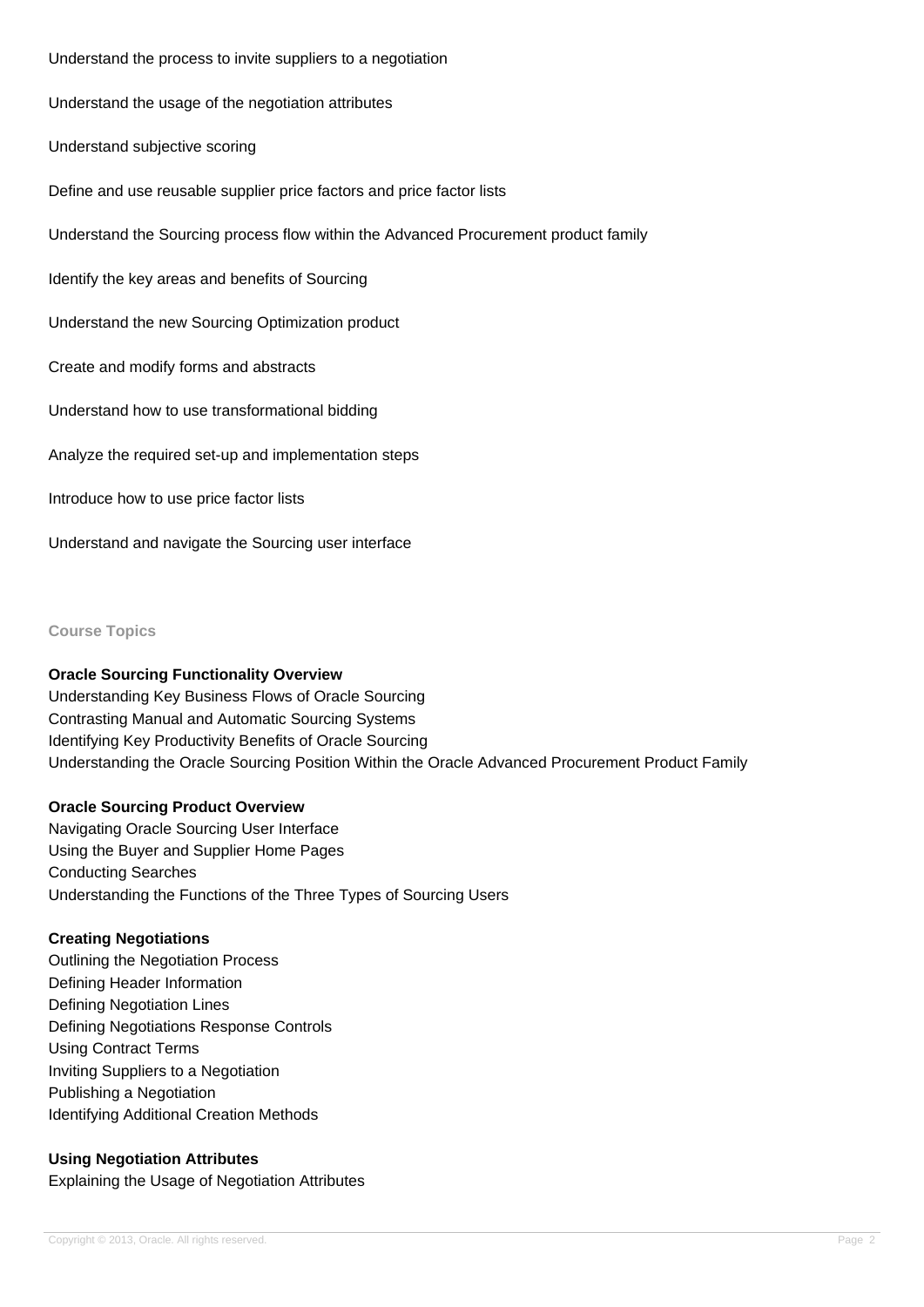Defining and Using Requirements Explaining Subjective Scoring Defining and Using Line Attributes Explaining Weighting and Scoring Explaining How Price-to-Total-Score is Calculated and Used to Evaluate Responses

## **Additional Creation Tools**

Defining and Using Reusable Supplier Price Factors and Price Factor Lists Performing Supplier Searches Defining and Using Reusable Invitation Lists Defining and Using Price Breaks and Price Tiers Using Spreadsheet Upload for Header Attributes and Lines Defining and Using Negotiation Document Templates Defining and Using Negotiation Events Defining Two-Stage RFQs

### **Responding to Negotiations**

Understanding the Differences Between Suppliers and Supplier Users Explaining the Process for Registering Supplier Users Outlining the Response Process Searching for Negotiations Entering and Submitting a Negotiation Response Explaining Power and Proxy Bidding Explaining Surrogate Bidding and Earnest Money Deposit while Bidding Explaining How to Print Supplier's View of Negotiation

### **Monitoring Negotiations**

Understanding the Process To Monitor a Negotiation Explaining Best Response and How Calculated Explaining How to Use Live Console to Monitor Negotiation Using the Count-Down Clock Understanding How to Use Negotiation Amendments Understanding the Multi Round Process

#### **Awarding Negotiations**

Outlining the Award Process Explaining How to Score Header Attributes Explaining Different Award Methods Explaining How to Use Award Optimization Understanding How to Generate a Purchase Order Explaining How to Allocate Requisitions Across Selected Suppliers

#### **Using Collaborative Messaging and Notifications**

Explaining notifications used by Oracle Sourcing Describing the use of Collaborative Messaging

## **Using Forms and Abstracts**

Understanding the Purpose for the System Abstract Explaining How to Modify the Abstract Describing Forms Usage Implementing New Forms